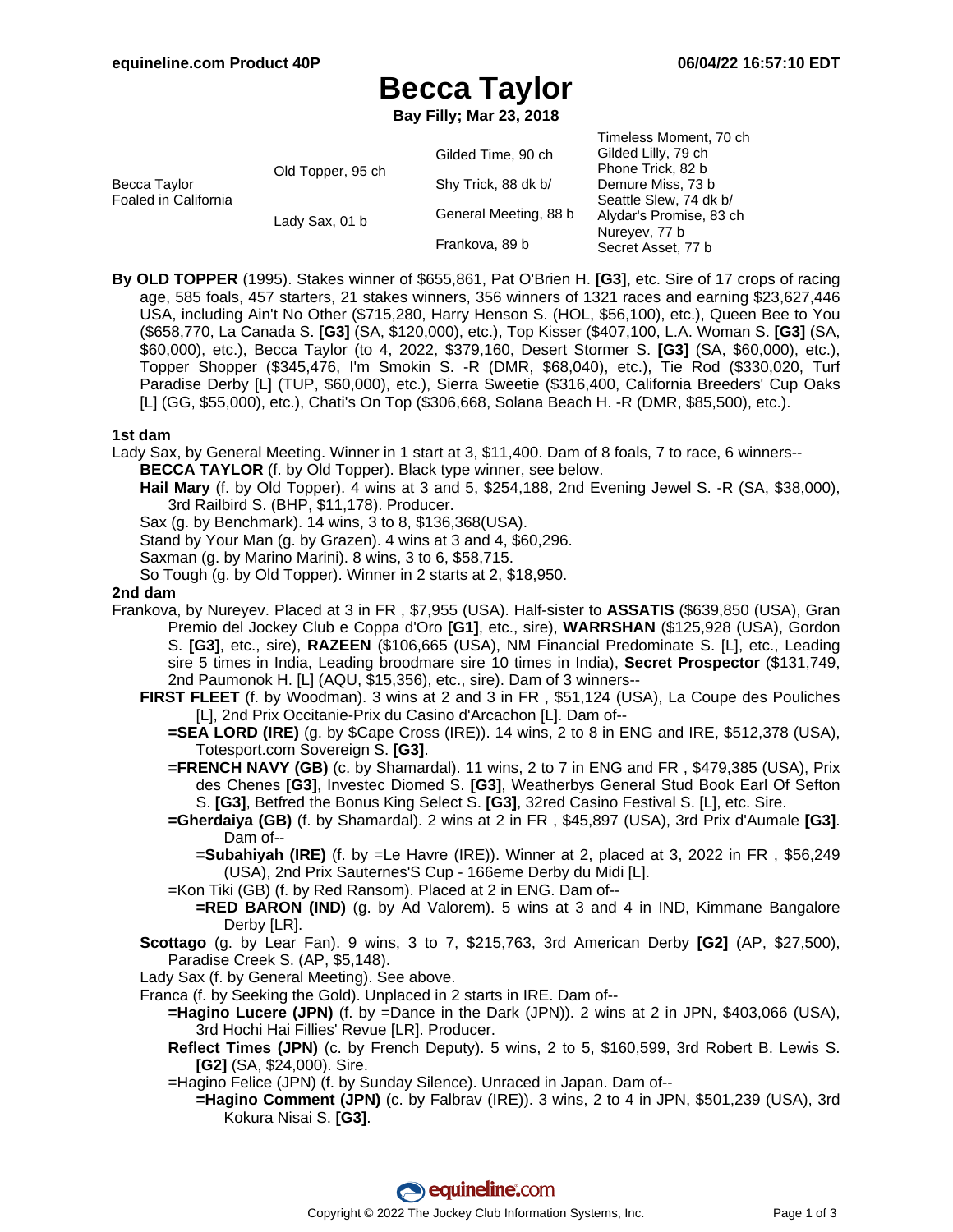# **Becca Taylor**

## **Bay Filly; Mar 23, 2018**

Expect to Shine (f. by Mr. Prospector). Unplaced in 2 starts in FR . Dam of--

**=I Am Neo (JPN)** (f. by =Neo Universe (JPN)). Winner at 2 in JPN, \$346,250 (USA), 2nd Fairy S. **[G3]**. Producer.

### **3rd dam**

- Secret Asset, by Graustark. Unraced. Half-sister to **DANCE NUMBER** (\$415,418, Beldame S.**-G1**, etc.), **PRIVATE ACCOUNT** (\$339,396, Widener H.**-G1**, etc., Among the leading sires 3 times), **Polish Numbers** (\$80,493, 2nd J. O. Tobin S. (AQU, \$10,978), sire). Dam of 7 winners--
	- **ASSATIS** (c. by Topsider). 6 wins, 3 to 5 in ENG and ITY, \$639,850 (USA), Gran Premio del Jockey Club e Coppa d'Oro **[G1]**, Hardwicke S. **[G2]** twice, Bonusprint September S. **[G3]**, Hoover Cumberland Lodge S. **[G3]**, 2nd Princess of Wales's S. **[G2]**, Gordon S. **[G3]**, 3rd King George VI & Queen Elizabeth Diamond S. **[G1]**, Princess of Wales's S. **[G2]**. Sire.
	- **WARRSHAN** (c. by Northern Dancer). 4 wins in 8 starts at 2 and 3 in ENG, \$125,928 (USA), Gordon S. **[G3]**, NM Financial Predominate S. [L], 3rd Great Voltigeur S. **[G2]**, Hoover Cumberland Lodge S. **[G3]**, Dalham Chester Vase S. **[G3]**. Sire.
	- **RAZEEN** (c. by Northern Dancer). 3 wins in 5 starts at 3 in ENG, placed at 4 in NA , \$106,665 (USA), NM Financial Predominate S. [L], 3rd Sunset H. **[G2]**, Inglewood H. **[G2]**, Jim Murray H. -R (HOL, \$11,250). Leading sire 5 times in India, Leading broodmare sire 10 times in India.
	- **Secret Prospector** (c. by Mr. Prospector). 6 wins at 4, \$131,749, 2nd Paumonok H. [L] (AQU, \$15,356), 3rd Quaker H. (PHA, \$4,793). Sire.
	- Hidden Dreams (GB) (f. by Soviet Star). Winner at 3 in FR , \$8,593 (USA). Dam of--
		- **=HIDEBOUND (ARG)** (f. by Grand Slam). 5 wins in 9 starts at 2 and 3 in ARG, \$74,134 (USA), Olavarria **[G3]**, Santiago Lawrie **[G3]**, 2nd Estrellas Sprint **[G1]**. Producer.
		- **Kristin's Charm** (f. by Swain (IRE)). 3 wins, 2 to 4, \$88,235, 2nd Silver Spur Breeders' Cup S. [L] (LS, \$20,000), 3rd M2 Technology La Senorita S. [L] (RET, \$11,000). Dam of--
			- **=KOLONEL (GER)** (g. by =Manduro (GER)). 6 wins, 2 to 8 in FR and GER, placed in 1 start at 5 in BEL, \$173,658 (USA), Prix de Seine-Et-Oise **[G3]**, Mercedes-Benz Sprintpreis [L], Kolner Herbst-Preis [L], 2nd Dallmayr Prodomo Trophy [L], 3rd Bankhaus von der Heydt - Silberne Peitsche **[G3]**, etc.
		- Hidden Bahri (f. by Bahri). Winner at 2 and 3 in CHI, \$5,785 (USA). Dam of--
			- **=Small Bear (CHI)** (g. by Tumblebrutus). 9 wins, 3 to 5 in CHI, \$58,234 (USA), 2nd Velocidad **[G2]**.

**=Hakkimi (CHI)** (c. by Goldencents). Winner at 2, 2021 in CHI, 3rd Alvaro Covarrubias **[G3]**.

- Locked Away (c. by Damascus). 3 wins at 3 and 4, \$51,485. Sire.
- Shojoon (f. by Danzig). Winner at 3 in FR , \$19,601 (USA).
- Frankova (f. by Nureyev). See above.
- Pocket Piece (f. by Diesis (GB)). Placed at 3 in ENG. Dam of--
	- =Hourglass (GB) (f. by Green Desert). Unraced in Great Britain. Dam of--

=Pirate Bird (IND) (f. by =Foyer (GB)). Unplaced in 2 starts in IND. Dam of--

**=Legendary Warrior (IND)** (c. by Always a Rainbow). Placed at 3 in IND, 2nd Madras Gold Vase [LR].

## **4th dam**

- **NUMBERED ACCOUNT**, by Buckpasser. 14 wins in 22 starts, 2 to 4, \$607,048, Champion 2-year-old filly in U.S., Gardenia S., Frizette S., Selima S., Matron S., Spinaway S., Spinster S.-etr, 1 1/8 miles in 1:47.40, Matchmaker S., Schuylerville S., etc. Sister to **CUNNING TRICK** (\$145,120, Arlington H.**-G2**, etc.), **HOW CURIOUS** (\$102,375, Orange County H., etc., sire). Dam of 5 winners, including--
	- **DANCE NUMBER** (f. by Northern Dancer). 8 wins at 3 and 4, \$415,418, Beldame S.**-G1**, Shuvee H.**-G2**-etr, 1 1/16 miles in 1:40.40, Dark Mirage S., High Voltage S.-etr, 6 1/2 furlongs in 1:15.00, 2nd Spinster S.**-G1**, Hempstead H.**-G2**, 3rd Top Flight H.**-G1**, Molly Pitcher H.**-G2**, etc.
		- **RHYTHM** (c. by Mr. Prospector). 6 wins at 2 and 3, \$1,592,532, Champion 2-year-old colt in U.S., Travers S. **[G1]**, Breeders' Cup Juvenile **[G1]**, Colin S. **[G3]**, 2nd Champagne S. **[G1]**, Dwyer S. **[G2]**, etc. Sire.
		- **GET LUCKY** (f. by Mr. Prospector). 5 wins at 3 and 4, \$157,760, Affectionately H. **[G3]**, 2nd Hidden Talent S. [L] (AQU, \$11,660), Anne Arundel H. [L] (LRL, \$10,000), 3rd Post-Deb S. **[G2]**.
		- **Offbeat** (c. by Fappiano). 3 wins, 2 to 4, \$333,204, 2nd Gulfstream Park H. **[G1]**, Remsen S.